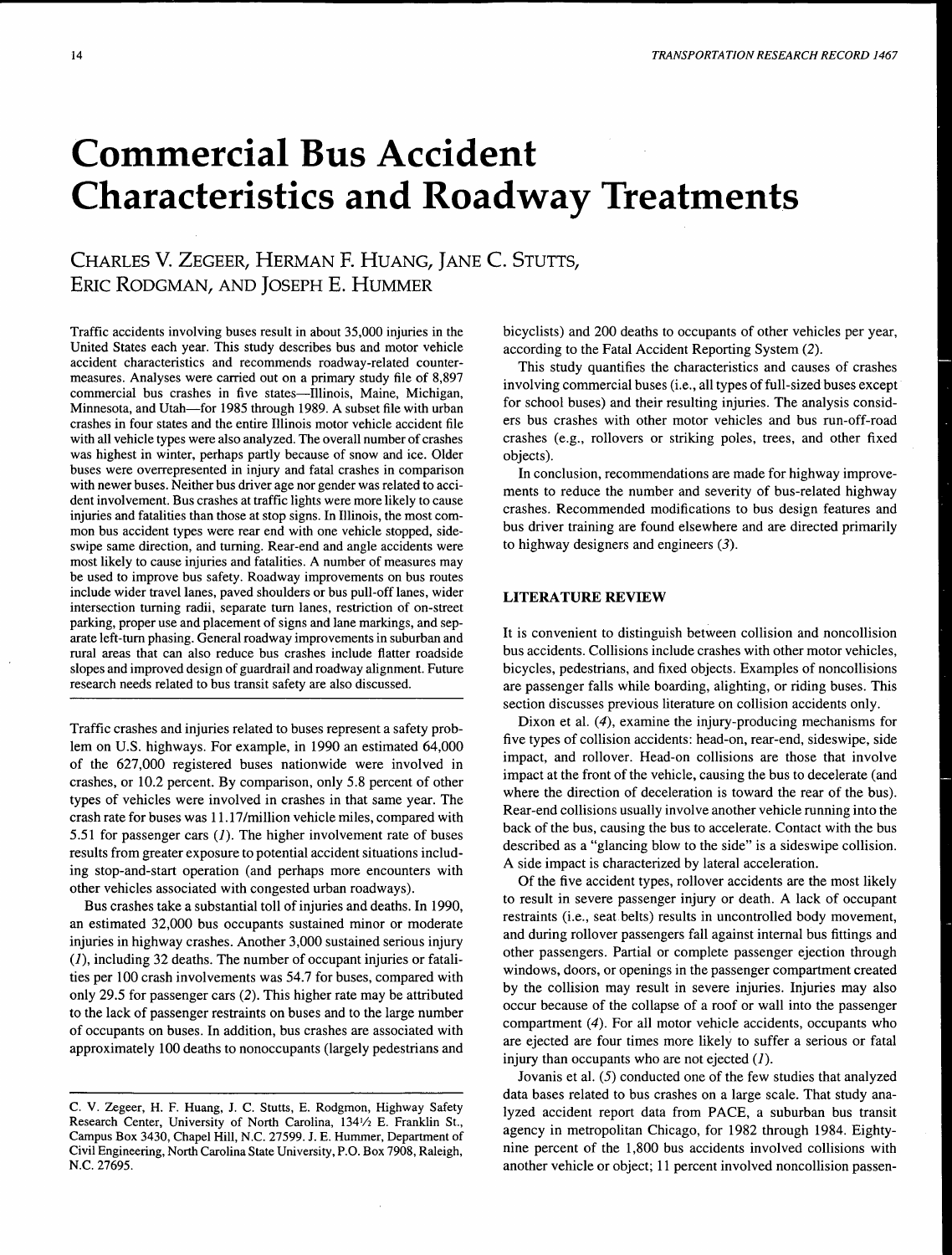ger injuries while boarding, alighting, or moving about the bus. The authors suggest that buses pose the greatest risk to automobile occupants when the buses are stationary, such as when stopped behind other vehicles or when processing passengers. Bus accidents did not appear to be more prevalent during times of darkness. The number of accidents dropped during night hours, reflecting lower service frequency and lower levels of automobile traffic. The gender and age of bus drivers did not contribute to accidents. However, the number of years of experience was found to be a contributing factor. Drivers with 3 to 6 years of experience at PACE were significantly overrepresented compared with those with less or more experience. The accident frequency by time of day generally followed congestion patterns. The number of accidents along a route was virtually linear with its mileage and negatively correlated with vehicle headway and speed (5).

Other researchers have analyzed bus accident data on a large scale in Great Britain; Delhi, India; and Victoria, Australia (6-9). In Great Britain, 43 percent of bus passenger injuries occurred as the result of collisions; 57 percent was the result of falls and other incidents under normal conditions (6). Another study in Great Britain found that 20 percent of the casualties were pedestrians (7). More than 50 percent of bus injury accidents occurring in Delhi involved pedestrians, cyclists, and motorcyclists (8). Nearly 14 percent of the bus injury accidents in Victoria involved pedestrians.

Additional research is needed to fill the gaps that exist in the literature. For example, the characteristics of bus accidents have not been adequately compared with the characteristics of accidents involving other vehicle types. Little information is available on the role of roadway, driver, or environmental features in bus accidents. Furthermore, additional information is needed on the types of roadway treatments that could potentially reduce the number of bus crashes on streets and highways. This study addresses some of the gaps.

## **DATA SOURCES**

The data base chosen for analysis in this study was the Highway Safety Information System (HSIS). This data base consists of computerized information related to motor vehicle crashes, traffic volume data, and roadway characteristics from Michigan, Minnesota, Maine, Illinois, and Utah. The HSIS data were obtained from the respective states by the University of North Carolina's Highway Safety Research Center through funding from FHWA. The HSIS states were chosen on the basis of the availability of good quality data, the capabilities for merging various data files, and other factors. Although these states may not be representative of the entire United States, they have data on accidents in urban and rural areas, on different types of roads, under a variety of climatic and geographic conditions, and on roadways with various design features. Thus, the information obtained from these states was useful in achieving the primary study objective.

The HSIS files contained information on 8,897 bus crashes that occurred from January 1, 1985, through December 31, 1989. For each accident, the available information included when the crash occurred (i.e., time, day of week, month), environmental conditions (light and weather conditions), vehicle information (e.g., age of bus), driver information (age, gender, injury), accident type (i.e., single vehicle, sideswipe, turning accident, etc.), and crash severity. These variables were analyzed to gain a better understanding of factors related to bus crashes.

## **ANALYSIS METHODS**

Several methods were used to analyze the HSIS bus accident data. The most common analysis technique was a simple comparison among the levels of a particular variable. For example, the numbers of bus-involved accidents reported by day of the week were computed and compared. These simple comparisons were useful when the variable was not related to exposure. The study team also made many comparisons between the levels of a variable on the basis of the percentage of severe accidents (i.e., accidents involving one or more fatalities or injuries). These comparisons show the levels of the variable that deserve particular attention.

For some types of analyses, there was a need to compare crash factors for buses with those of other vehicle types. For example, to determine the types of crashes in which buses were overrepresented (e.g., sideswipe crashes), it was necessary to compare the distribution of crash types for buses with that for cars and pickups, trucks, and school buses. For these analyses, all 620,000 vehicle crash involvements (including 1,500 bus-involved crashes) from the Illinois accident file for 1988 and 1989 were used. Bus crashes were then compared with crashes of other vehicle types for accident types and crash severity.

Some analyses were performed for all bus-involved accidents in the five-state sample. However, these analyses include accidents involving intercity buses on rural highways, which have different characteristics from accidents involving intracity transit buses. Therefore, most detailed analyses were performed for bus-involved accidents on urban surface streets, using the best available definition for those factors in each state.

Although the computer accident files contained a large sample of bus crashes and dozens of variables of interest for each accident, a limitation of the study was that no bus "exposure" data were available. In particular, statewide bus mileage data were not available for computing overall bus accident rates (e.g., in terms of bus accidents per million vehicle miles of travel) or for computing accident rates by driver characteristic, age of bus, and so forth. The lack of suitable exposure data has also been a problem in safety analysis of trucks (e.g., by truck size and configuration) and other vehicle types for research purposes.

A substitute or surrogate measure of exposure can be used, the "innocent victim technique." For this study and for driver categories, driver age, driver sex, and bus model year variables were analyzed with the innocent victim technique. This technique adjusts for the exposure of driver or vehicle-related groups using only accident data. The technique relies on the assumption that a group's (e.g., bus group's) exposure is related to the number of times the group's members are involved in crashes in which they are not the "at-fault" or striking vehicle, and thus are "innocent victims."

The best way to understand the innocent victim technique is to think through an example application. Suppose an analyst wants to know whether younger drivers are overrepresented in intersectionrelated crashes. The analyst computes that 20 percent of drivers involved in intersection-related crashes were less than 25 years old. The analyst then computes that 15 percent of the innocent victims of crashes at intersections were less than 25 years old. The ratio of the 2 percentages provides an indication of overrepresentation. Because the percentage of younger drivers involved in all intersection-related accidents is higher than the percentage of younger innocent victims, the analyst concludes that younger drivers are overrepresented. The innocent victim technique has been used by researchers in accident studies for more than 20 years. Readers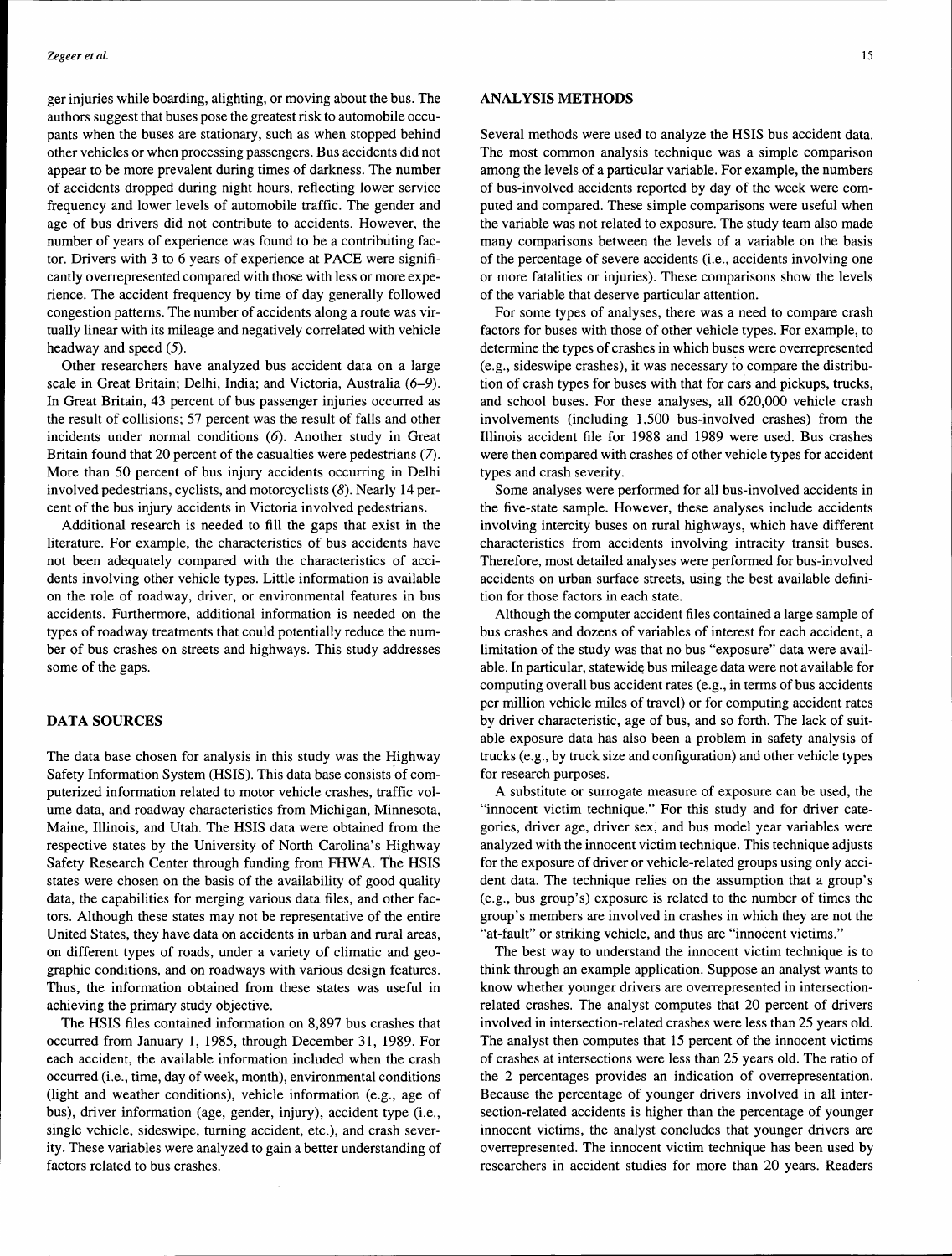interested in a review of the theory and applications of the technique are referred to Bowman and Hummer (10).

The innocent victim technique was used with data from Michigan and Illinois for bus crashes. To be effective, the technique requires relatively large samples, and the states provided the largest samples of bus-related accidents among the five states. Innocent victims were defined using the best available variables and accident types in the two states. In Michigan, bus innocent victims were identified when the bus driver had "no hazardous action" coded and the other driver had some type of hazardous action coded. This is a very strong definition of an innocent victim. In Illinois, bus innocent victims were identified when a bus was struck in a rear-end collision.

# RESULTS OF COLLISION ACCIDENT ANALYSIS

#### General

A total of 8,897 crashes involving commercial buses was identified from the HSIS files. These bus crashes included 3,825 (43.0 percent) from Illinois (mostly from Chicago), 2,160 from Michigan

(24.3 percent), 2,014 from Minnesota (22.6 percent), 526 from Utah (5.9 percent), and 372 from Maine (4.2 percent). A greater number of accidents in a state does not mean that buses are less safe in that state, since no measure of exposure, such as number of buses registered or bus miles driven, is available to normalize these data. Figure 1 shows the distribution of bus crashes by severity of the crash for each of the five states included in the files. Overall, 0.7 percent (65) of the crashes resulted in fatal injury, 28.5 percent (2,537) in nonfatal injury, and 70.8 percent (6,295) in property damage alone. For fatal and injury crashes combined, Minnesota was highest with 32.7 percent and Maine lowest with 22.6 percent. For this study, a serious bus crash was defined as one that resulted in at least one injury or fatality.

Of the total 8,897 crashes, 5,283, or 59.4 percent, were identified as urban crashes. These urban bus crashes had a severity pattern very similar to the overall sample, with 0.5 percent resulting in fatal and 28.3 percent in nonfatal injuries. Most of the urban bus crashes in the HSIS file occurred in Illinois (63.6 percent), with smaller percentages in Minnesota (16.1 percent), Michigan (15.7 percent), and Utah (4.6 percent). The available HSIS data for Maine did not permit the identification of urban crashes.



FIGURE 1 Distribution by state of bus crashes in HSIS file.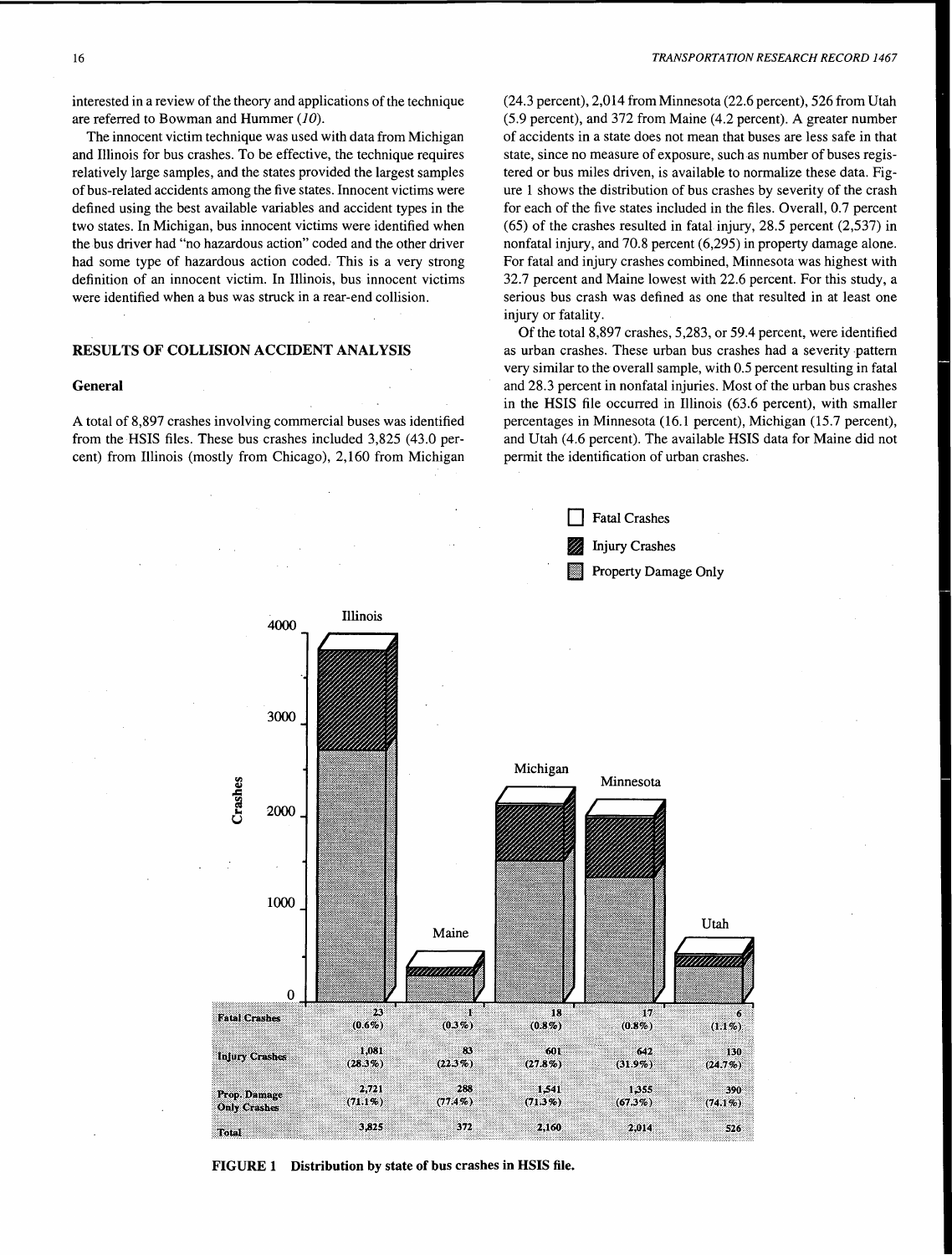The analysis of Illinois data comparing bus crashes with other crash types showed that commercial bus crashes represented only slightly more than 0.2 percent of all crashes in Illinois in 1988 to 1989. In comparison, cars and pickup trucks were involved in 87.2 percent of crashes, and large trucks in 6.2 percent. Compared with car and pickup truck crashes, bus accidents are about equally likely to result in a fatality or injury (Figure 2). Truck crashes and events involving other vehicle types were found to have the highest fatality rates.

#### Temporal

Approximately equal numbers of crashes involving commercial buses were reported for each of the 5 years in the HSIS file. The total number of reported crashes was lowest in 1987 (1,643) and highest in 1985 (1,837) and 1989 (1,838). The number of injury crashes ranged from 499 in 1987 to 568 in 1985. Overall, 29:2 percent of the crashes resulted in injury, with some evidence of a decline in this percentage over the 5-year period.

Injury and overall crashes were lowest in July and August, likely .. reflecting the reduced number of bus trips and reduced ridership typical during this time. Although the overall number of crashes is greatest in January and February, April and May have the highest percentages of crashes involving injury.

As expected, the percentage of urban crashes on weekends is lower than on weekdays. The distribution of injury crashes is similar to that of total crashes. A higher percentage of crashes occurs on Friday than on other weekdays (significant at the 0.05 level using the chi square test). However, crashes on Friday are less likely to result in injury than on some other days. Traffic volumes may be higher on Fridays, resulting in slower travel speeds, which in tum mitigate accident severity. The greatest percentage.of injury crashes occurs on Tuesday.

Frequency of urban bus crashes by time of day generally followed expected bus travel patterns (Figure 3). Crashes were most common during the afternoon rush hours, from 3 p.m. to 6 p.m. (28.3 percent of the total). Another 56 percent of crashes occurred during the morning commute and midday hours, from 6 a.m. to 3 p.m. Although considerably fewer crashes occurred during the evening and night, these tended to be more severe. Nearly 40 percent of bus crashes occurring from 9 p.m .. to 3 a.m. resulted in injury.

#### Environmental Factors

#### *Light Condition*

An analysis of bus crashes by light condition on urban streets was based on data from Illinois, Minnesota, and Utah. Accidents were more common during daylight hours (80.3 percent). Lower percentages· of crashes occurred after dark on lighted streets (12.3 percent), during dawn or dusk (4.9 percent), or in darkness with no street lights (2.5 percent). These percentages for urban crashes agreed closely with the total sample (rural and urban areas) of bus crashes. The 2-year sample of Illinois data revealed that 78.7 percent of commercial bus accidents occurred in daylight, compared with 68.8 percent of car and pickup accidents and 92.9 percent of school bus accidents.

Urban bus accidents occurring at night on lighted streets had a higher percentage of injury plus fatal accidents (33.8 percent) than did those during daylight (28.3 percent), dawn or dusk (26.1 percent), or dark without lights (25.2 percent). These differences were significant at the 0.05 level. The higher severity of crashes at night on lighted roadways could be the result of the greater use of lighting on high-speed arterial routes, compared with lower-speed collector or local streets .



Vehicle Type

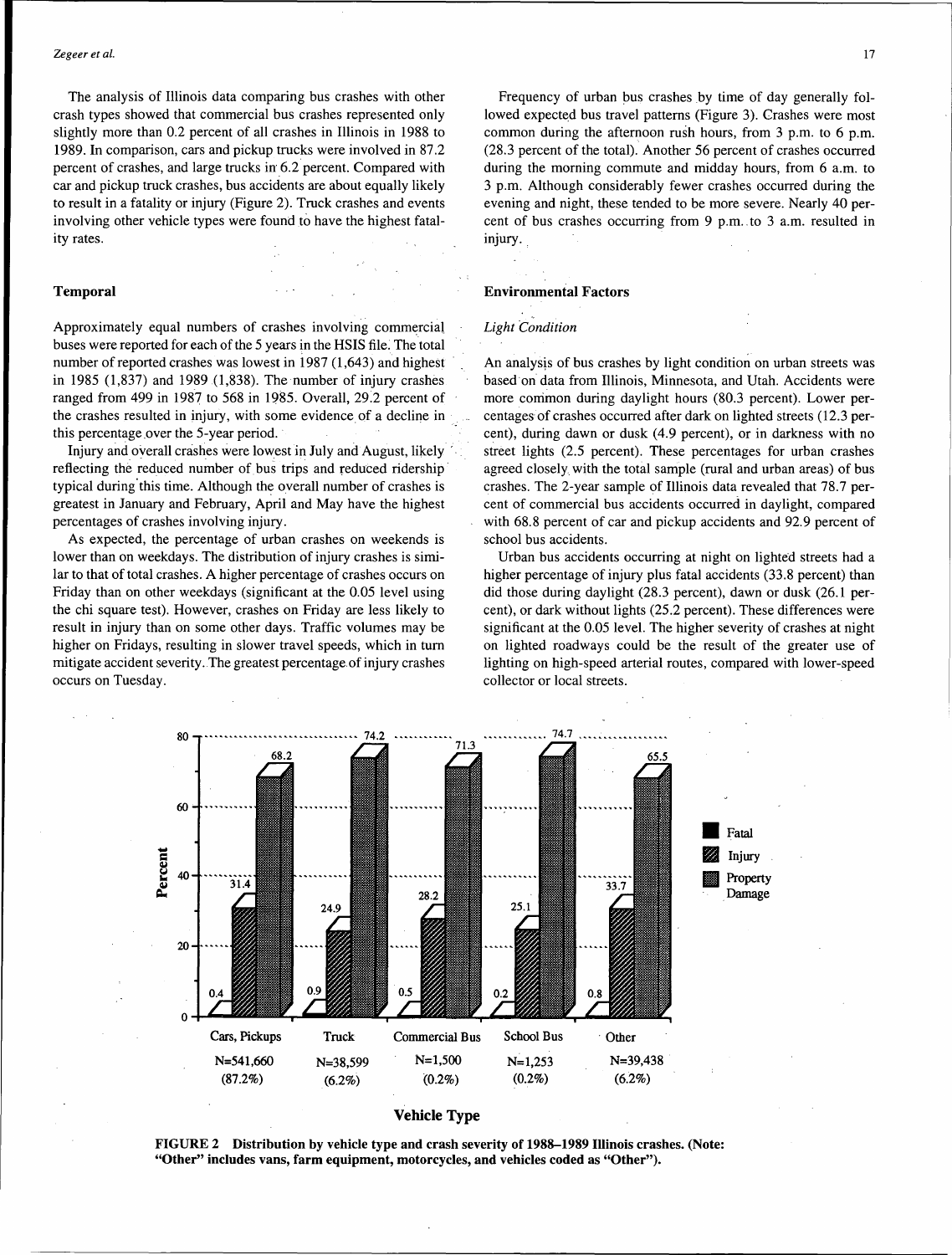

FIGURE 3 Distribution by time of day of urban bus crashes.

#### *Weather and Road Conditions*

Of the total bus accidents (urban and rural areas), 64.8 percent occurred on dry pavement compared with 20.7 percent on wet pavement and 13.9 percent on snow and ice. On urban streets, accident percentages were slightly higher on dry pavement (66.2 percent) and wet pavement (22.9 percent), but were lower on ice and snow (10.6 percent). This lower percentage of urban crashes on ice and snow could be related to better snow removal or lower speeds, or both, in urban areas than in rural areas.

Bus accidents in the total sample tended to be more severe on wet roads than on other pavement conditions, with 32.2 percent of wet-road crashes resulting in injury or fatality. This compared with 28.9 percent injury or fatal crashes on dry roads and 26.4 percent on snowy or icy roads. Wet roads are more associated with longer braking distances than are dry roads, which can result in higher-speed impacts (all else being equal). The lower severity on snowy or icy roads could be the result of added driver caution, including reduced travel speeds.

#### Vehicle Factors

The primary vehicle factor available for analysis from the HSIS crash file was the model year. Model year was analyzed with simple comparisons and with the innocent victim technique. Buses built in 1975 through 1979 were involved in a higher percentage of reported accidents (31.8 percent) in the four states with available data than any other model years. This finding is most likely because of a larger number of these vehicles in service (greater exposure) than other model years. Older buses were also overrepresented in

injury and fatal crashes. The injury or fatality rate was almost 6 percentage points lower for buses built after 1984 than for buses built before 1975, and the chi-square statistic for this was significant at the 0.05 level.

Because direct vehicle exposure data were not available, the innocent victim technique was used to account for the relative exposure of the different model years. The analysis revealed that older buses were significantly overinvolved in reported accidents in Illinois ( $p = 0.01$ ); in Michigan, the relationship was marginally significant ( $p = 0.10$ ). A possible explanation for the better performance of newer buses is that changes in bus design through the years, such as better visibility from the driver's seat, power steering, and improved brakes, have had a positive impact.

## Driver Factors

Several driver-related factors were analyzed. Driver age was investigated through simple comparisons. In the full five-state sample, drivers near the age of 40 years were involved in many more reported crashes than were other age groups. More than 30 percent of all reported bus crashes involved a bus driver aged 36 to 45. Of course, this finding may be because of a greater number of bus drivers aged 36 to 45, or the large number of miles driven by this age group, or both.

Drivers near the age of 40 experienced more serious crashes than they did all other crashes. In contrast, the proportion of serious crashes for drivers under 35 and over 65 years old was lower than that for all crashes. This finding, which was statistically significant at the 0.005 level, may be because of the route and schedule tendencies of the different driver groups. Younger and older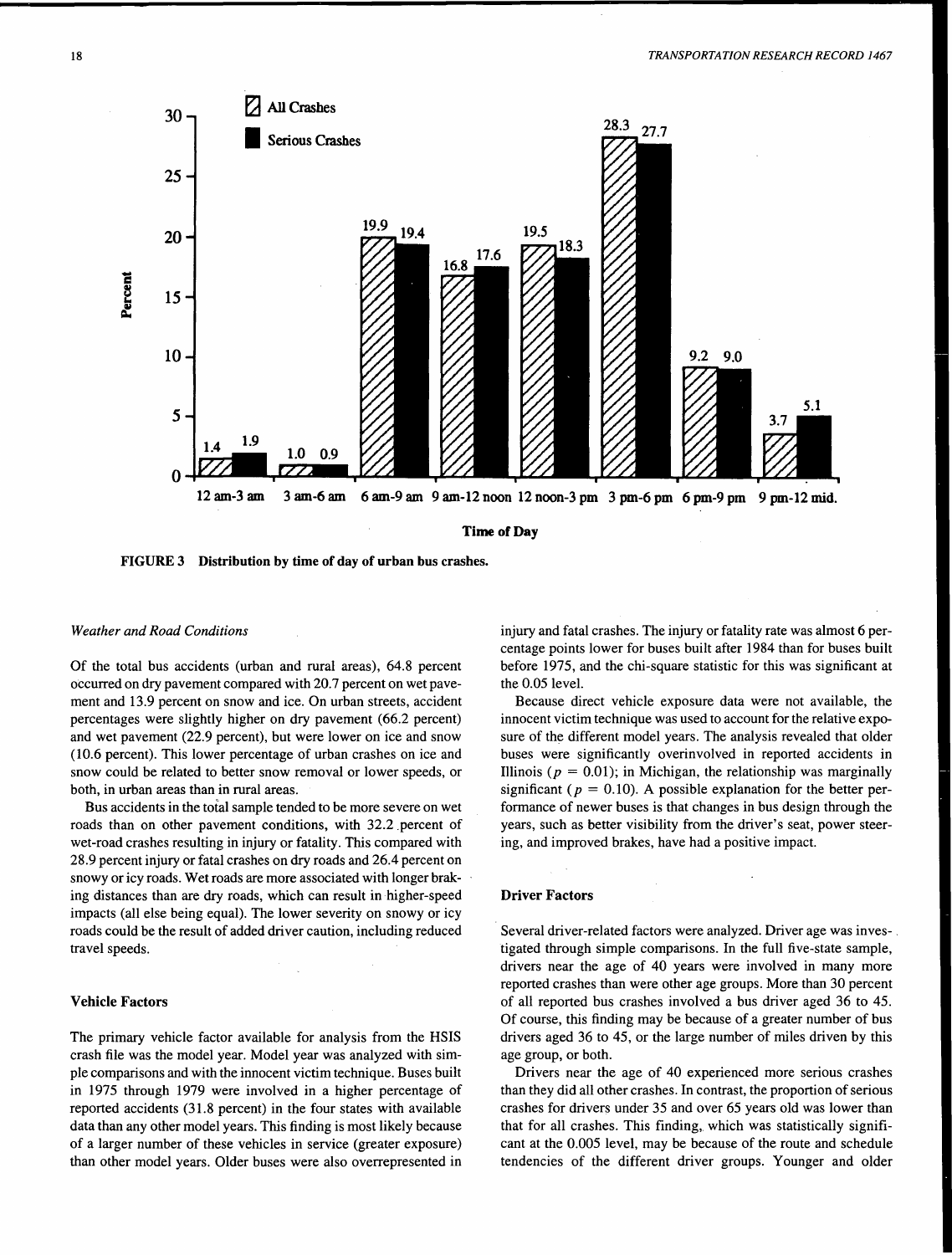drivers may drive less demanding routes or schedules with fewer passengers, or both. On the other hand, the innocent victim analysis showed that driver age was not related to accident involvement.

Another driver age-related variable analyzed was driver experience, which was recorded only in Utah. No statistically significant differences were found among groups with different amounts of driving experience in terms of involvement in injury and fatal accidents. Note that this variable was driving experience, and not bus driving experience. None of the five states recorded that.

The gender of the bus driver proved to be unrelated to accident involvement. Male bus drivers were involved in almost 80 percent of the crashes in the four states where data were available (Maine did not report driver gender). However, the innocent victim technique showed that there was no strong relationship between driver gender and accident involvement. In addition, there was no statistically significant relationship between driver gender and accident severity ( $p > 0.10$ ). This finding was corroborated with the innocent victim technique.

The bus driver condition reported on the accident form proved to be minor in explaining accidents. Ninety-seven percent of all businvolved accidents in Illinois, Maine, and Minnesota (where driver condition was reported) had a "normal" bus driver condition recorded. The driver condition recorded for most of the remaining cases was "other" or "unknown." The bus driver was reported to have been drinking alcoholic beverages in only 14 of 5,861 accidents (less than one-fourth of 1 percent). In the 2-year Illinois sample of accidents, a driver was reported to have been drinking in about 3 percent of car and pickup truck accidents· as compared with less than 1 percent for drivers in commercial businvolved accidents.

## **Roadway Factors**

The full bus crash data base showed that there was no traffic control present in about 46 percent of the cases. In other cases, a traffic signal (34.3 percent) or a stop sign (12.4 percent) was present. Bus crashes at traffic signals were more likely to cause injuries and fatalities than bus crashes at stop signs. This difference was significant at the 0.01 level.

Road alignment data for urban streets were collected in Michigan, Minnesota, and Utah. Most collisions (about 95 percent) took place on straight roads. Injuries and fatalities appear to be more likely in accidents on straight roads than on curved roads (29.9 percent versus 20.2 percent), but this finding is based on a small sample of curved roads and should be interpreted with caution.

The 2-year sample of Illinois accidents (comparing buses with other vehicles) revealed that about 55 percent of commercial bus accidents occurred at nonintersections, and the remaining 45 percent occurred at various types of intersections. Relatively similar percentages of car and pickup crashes and school bus accidents happened at intersections. However, only one-third of truck accidents occurred at intersections. Situations that may result in bus accidents at intersections include the following:

• Buses stopping to pick up passengers from stops located at intersections (while the general traffic stream is moving on a normal green phase) and

• Buses entering or leaving curb loading areas (which may not be anticipated by some drivers).

## **Accident Type**

Each of the five HSIS states coded accident type differently. Extra attention was paid to analyzing accident type because this variable reveals patterns of accidents and helps suggest possible countermeasures related particularly to roadway design and bus driver operation.

Figure 4 provides a general accident-type breakdown for all businvolved accidents in Illinois. Rear-end accidents with one vehicle stopped (probably most often the bus), sideswipe same-direction accidents, and turning accidents were the most common in the sample. Pedestrian and pedalcycle (bicycles, tricycles, etc.) accidents were uncommon, but when they occurred they usually resulted in an injury or fatality. Rear-end accidents, angle accidents, and other accidents (mostly single-vehicle, fixed-object accidents) also had high percentages of injuries and fatalities. Other states showed basically similar patterns.

Results from the 2-year Illinois sample comparing commercial buses with other vehicles helped clarify the general pattern. Commercial bus-involved accidents are more often "sideswipe samedirection" accidents and are less often "rear-end, both moving" accidents, compared with accidents involving other vehicles.

Single-vehicle bus accidents on urban streets (including fixedobject, overturn, and animal accidents, but not including pedalcycle and pedestrian accidents) were not common and resulted in injuries or fatalities less often than other accident types. Only 139 such accidents were reported on urban streets in four states (Illinois, Michigan, Minnesota, and Utah) during the sampled years. Only 27 of those accidents involved an injury, and there were no fatalities. Single-vehicle accidents on urban streets tend to occur more often than multivehicle accidents at night, in the snow and ice, and during right turns.

In multivehicle accidents, buses were more likely to be struck than to strike another vehicle. The 2-year Illinois sample comparing commercial buses to other vehicles showed that

• Commercial buses were struck by automobiles 1,474 times but struck automobiles 1,051 times.

• Commercial buses were struck by trucks 180 times but struck trucks 77 times.

• Commercial buses were strµck by other vehicles (not trucks or automobiles) 100 times but struck other vehicles 61 times.

The comparison between buses and trucks, both large vehicles, is revealing. Overall, commercial buses did the striking 1,204 times and were struck 1,769 times; trucks did the striking 40,826 times and were struck 28,885 times. Thus, buses were less likely to be the offending vehicle in bus crashes; trucks were more likely to be the offending vehicle in truck crashes. School buses had a similar accident pattern to commercial buses.

A breakdown of multivehicle bus-involved accidents on urban streets in Illinois revealed some interesting trends. Almost 12 percent of all 3,075 multi vehicle accidents in this sample were reported as sideswipe same-direction accidents when the bus was going straight. These accidents may have been the result of buses pulling into and out of curb loading areas. In 84 percent of the angle accidents, the bus was reported to be going straight. For rear-end accidents in which one vehicle was stopped, the bus was coded more often as stopped in traffic rather than picking up passengers, going straight, or stopped for traffic control. The bus was coded turning in about half of the turning accidents. Only 6 percent of the 3,075 multivehicle accidents involved a right-turning bus.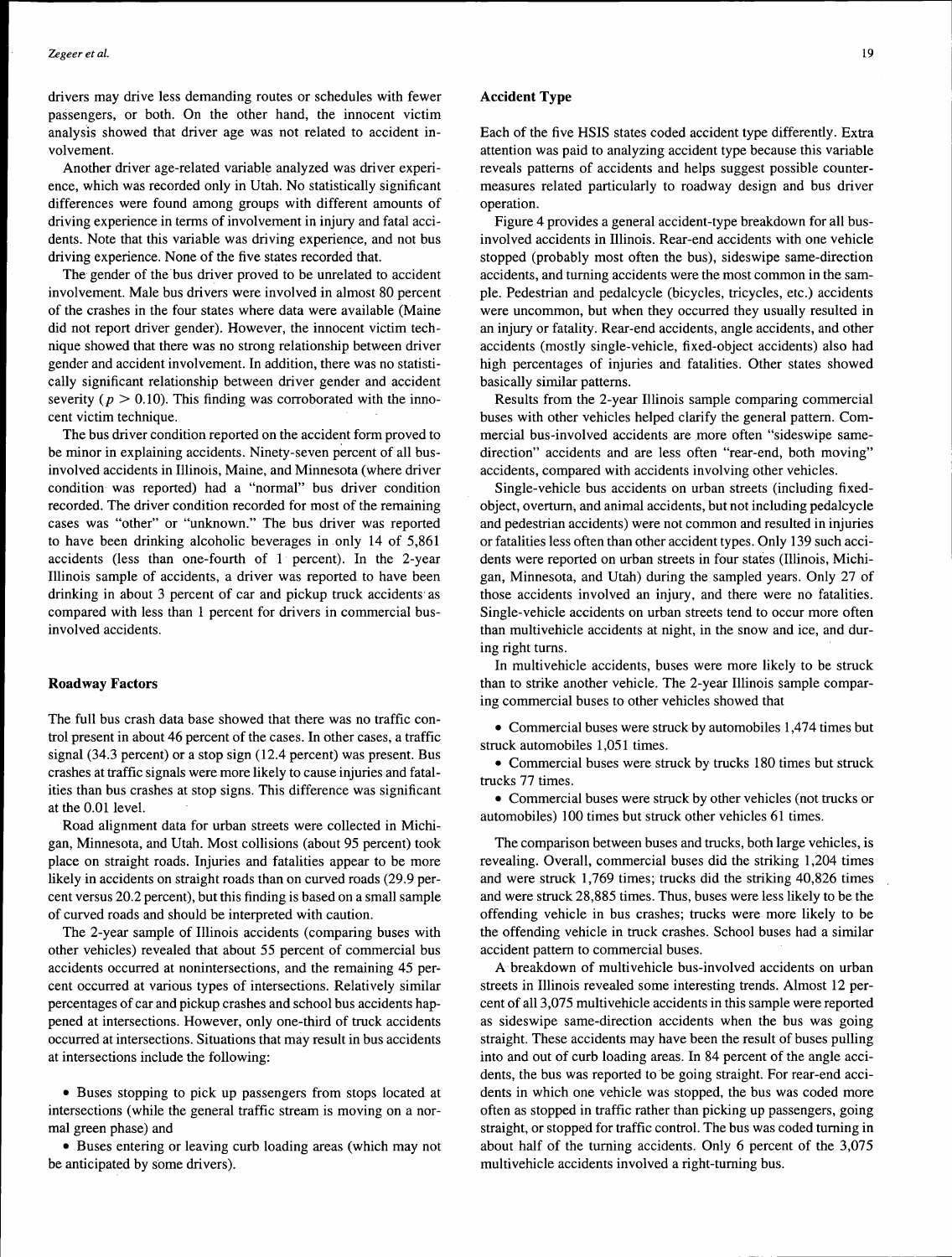

FIGURE 4 Distribution by accident type of bus crashes in Illinois.

Accident type and time of day were significantly related at the 0.005 level. Angle accidents were overrepresented at nighttime, rear-end accidents with one vehicle stopped were overrepresented during morning peak hours, parked vehicle accidents were overrepresented during early afternoon, and sideswipe same-direction accidents were somewhat overrepresented during afternoon peak hours.

Of the 8,897 commercial bus crashes in the HSIS files, pedestrians were involved in 189 (2.1 percent). Nearly all (98.4 percent) of these pedestrian accidents resulted in injuries or fatalities. In fact, 13 accidents (6.9 percent) were fatal. The 2-year Illinois data file showed that 1.2 percent of all commercial bus crashes involved pedestrians, compared with 0.3 to 0.5 percent of other vehicle types. Many of these bus-pedestrian crashes may occur when individuals running to or waiting at a bus stop are struck by an approaching bus or when individuals exiting are struck by a departing bus.

#### CONCLUSIONS AND RECOMMENDATIONS

This study was carried out to examine the characteristics of crashes involving transit buses (defined in this study as all buses involved in a reported motor vehicle crash except school buses) and to make recommendations for reducing the incidence of bus crashes and related personal injuries. The study included a detailed review of the available literature and an analysis of 8,897 bus accidents in Illinois, Maine, Michigan, Minnesota, and Utah. These crashes became the primary study file. In addition, separate analyses were carried out on a smaller sample of 5,283 crashes (59 percent of the original study sample) identified as occurring on urban streets. The study also examined the characteristics of noncollision bus-related injuries, such as falls while boarding or alighting the bus (3).

The analysis was primarily descriptive, involving cross tabulations of selected variables of interest and testing of differences in the resulting distributions. In addition, application of the innocent victim technique allowed some control over exposure differences that might otherwise confound results. Using the Illinois data only, a comparative analysis was conducted comparing bus crashes with other motor vehicle (passenger car, truck, etc.) crashes.

In terms of crash severity, less than 1 percent (0.7 percent) of bus crashes in the overall five-state file resulted in fatal injury; 28.5 percent resulted in nonfatal injury, and the remaining 70.8 percent involved property damage only. The pattern for urban crashes only was similar, with 0.5 percent fatal and 28.3 percent nonfatal injury.

Commercial bus accidents represented less than one-fourth of 1 percent of all motor vehicle crashes occurring in Illinois during 1988 to 1989. Also from the Illinois data, bus accidents and car and pickup accidents were all about equally likely to result in a fatality; however, truck accidents were twice as likely to result in a fatality as accidents involving other vehicle types.

The number of bus crashes is lowest in July and August and highest in January and February. However, winter crashes tend to be less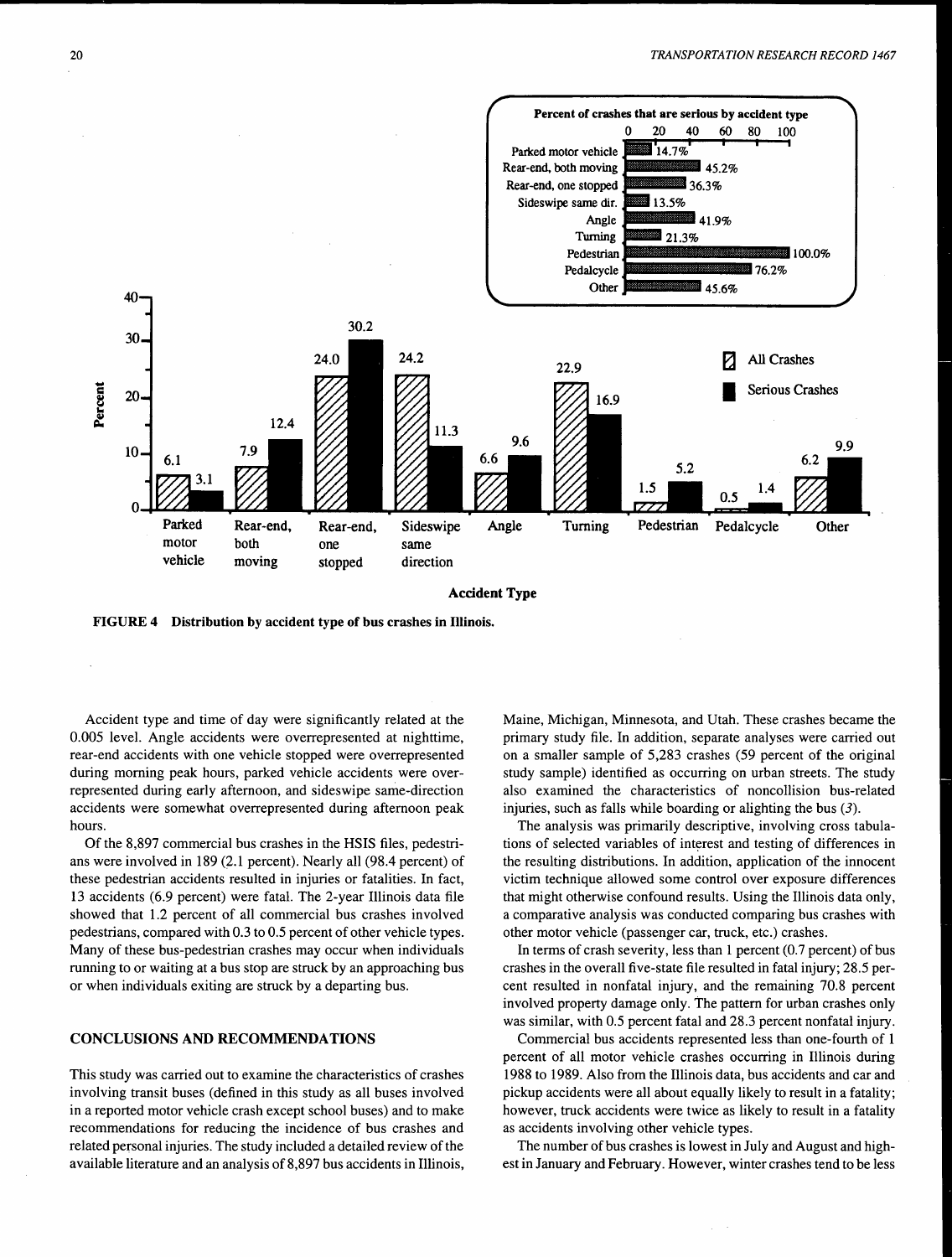severe, so that the greatest percentage of injury crashes actually occurs in May.

Although the analyses of the 8,897 bus crashes in this study were not in-depth case study investigations, the analyses of many crash factors allow educated judgments of probable causes and develop potential countermeasures corresponding to each probable cause. On the bases of results of the analyses of bus crash factors, the bus safety literature, and decades of highway safety research and experiences on causes and treatments for various crash types, a number of general measures are recommended to reduce the likelihood of bus crashes and resulting passenger injuries. Measures relating to roadway design include the following:

1. Wider intersection turning radii-The analysis showed that rear-end crashes represent one of the most common bus crash types, particularly at intersections. One means of reducing the incidence of rear-end crashes to the bus at intersections is to provide wider intersection turning radii. Because of the length of transit buses, problems may occur when buses tum right at intersections or driveways with a very tight turning radius. This will require the bus to swing wide and often encroach on the oncoming lane of the side street to the right of the bus, which can increase the risk of an accident with an oncoming vehicle from the side street. In addition, with a tight turning radius, the bus must slow down considerably when making such a right turn, and a rear-end crash to the back of the bus can result. By designing or reconstructing the curb radius to be wider, the bus can then make an easier turn without slowing to a near stop and without swinging across the center line as it makes its right turn. This can reduce the risk of rear-end and other crashes involving the bus.

2. Wider lanes on bus routes-Another primary transit bus accident type involves sideswipe collisions between buses and other motor vehicles. Because of the wider vehicle dimensions on buses, it is important that lane widths be adequate to minimize the chance for sideswipe accidents involving vehicles in adjacent lanes. With narrower lanes, the potential for sideswipe accidents is increased, particularly when a bus passes or is being passed by a large truck or other bus. Along major arterials where buses and large trucks are likely to travel, consideration should be given to providing lane widths of 12 ft when possible, or at least 11 ft. This will increase the lateral spacing between buses and other motor vehicles.

3. Turn lanes at intersections along bus routes—The analysis of data from Illinois revealed that 17 percent of bus crashes were turning accidents. Rear-end accidents may occur when adequate separate turning lanes are not available at intersections where buses turn. First, the bus must slow down during right turns and may be rear-ended. When making left turns with no left-turn lane, the bus will often be forced to stop in the left-most through lane and wait for oncoming traffic to clear before turning left into an adequate gap in through traffic. Again, the bus is exposed to the potential for rearend collisions. For these types of accidents, a potentially effective countermeasure involves adding separate left-turn and right-turn lanes when feasible.

4. Elimination of on-street parking along bus routes-Parked vehicles along bus routes can be associated with several types of bus crashes. These include (a) parked vehicles being struck by the bus, (b) pedestrian accidents as the result of pedestrians stepping or running into the path of the bus from between parked cars, or  $(c)$  sideswipe accidents between the bus and other motor vehicles in adjacent lanes (as the result of the bus swerving over the lane line to pass parked vehicles.) To reduce the probability of such accidents, the elimination of on-street parking along selected sections of a bus route is sometimes an effective solution.

5. Adequate paved shoulders or a bus pull-off lane—In suburban and rural areas, some crashes occur when buses stop in the lane to pick up or drop off passengers, thereby resulting in a rear-end collision. Such accidents could be reduced by providing paved shoulders of 8 to 12 ft along such bus routes to allow buses to pull out of the through lane and onto the shoulder to pick up and unload passengers. Where continuous paved shoulders are not feasible, a paved pull-off lane at the bus stop should be considered to allow buses to pull out of the travel lane. Such pull-off lanes are particularly important at bus stop locations where sight distance is severely limited for approaching motorists because of horizontal or vertical alignment. For example, if a bus is stopped in the through lane around a sharp curve, the driver of an oncoming vehicle may not have enough time to see the bus and stop before striking the bus in the rear.

6. Larger traffic signal lenses—The intersection of two roadways is often associated with large numbers of rear-end and turning collisions as a result of conflicting traffic movements. To reduce such intersection collisions involving buses (and other motor vehicles as well), a number of traffic signal-related improvements may be helpful. For example, the use of 12-in. signal lenses instead of the customary 8-in. lenses allows approaching motorists to see the signal more clearly. Vehicles following a transit bus are, therefore, more likely to see a red light and stop behind a bus at the intersection. This is important, because vehicles behind a bus have a limited field of vision of the traffic signal because of the height of the bus and may see the signal of a larger red signal head sooner.

7. Longer clearance intervals—The use of adequate signal clearance intervals can reduce the chance of angle accidents between buses and vehicles at intersections. This is because some intersections are programmed with a minimal amount of yellow time that results in more vehicles running red lights and colliding with vehicles on the cross streets. Angle accidents may be a particular problem for transit buses because of their greater length and greater target area for vehicles coming from cross streets.

8. Separate left-turn phasing—Left-turning buses are involved in accidents more often than right-turning buses. Without left-turn phasing, a left-turning bus must wait in traffic for an adequate gap in oncoming traffic before turning. Under congested conditions, bus drivers may be tempted or forced into making a left turn with an inadequate gap and may be struck by an oncoming through vehicle. This is a particular problem for buses because they are much longer than cars and require a larger gap in traffic to complete a left-turn safely. Separate left-turn phasing stops oncoming traffic, allowing a protected interval for the bus to turn left.

9. Roadway design improvements-Although bus crashes are primarily an urban problem, rural and suburban bus crashes may be reduced by many types of roadway improvements that have shown to be effective for reducing motor vehicle crashes in general. These include providing flatter roadside slopes (to reduce bus rollovers) and clearing roadsides of trees, utility poles, and concrete culverts to the extent possible. Further, guardrail and other roadside hardware should be. designed that consider the possibility of bus impacts. On rural roads, adequate widths of lanes (i.e., 11 or 12 ft) and shoulders (paved if possible) and adequate roadway alignment can also be beneficial to bus safety.

10. Improved snow and ice removal—Based on the analysis discussed earlier, bus crashes tend to be more frequent during winter than summer. This may be partly because of the increased snow and ice on the roadways that could contribute to rear-end and other